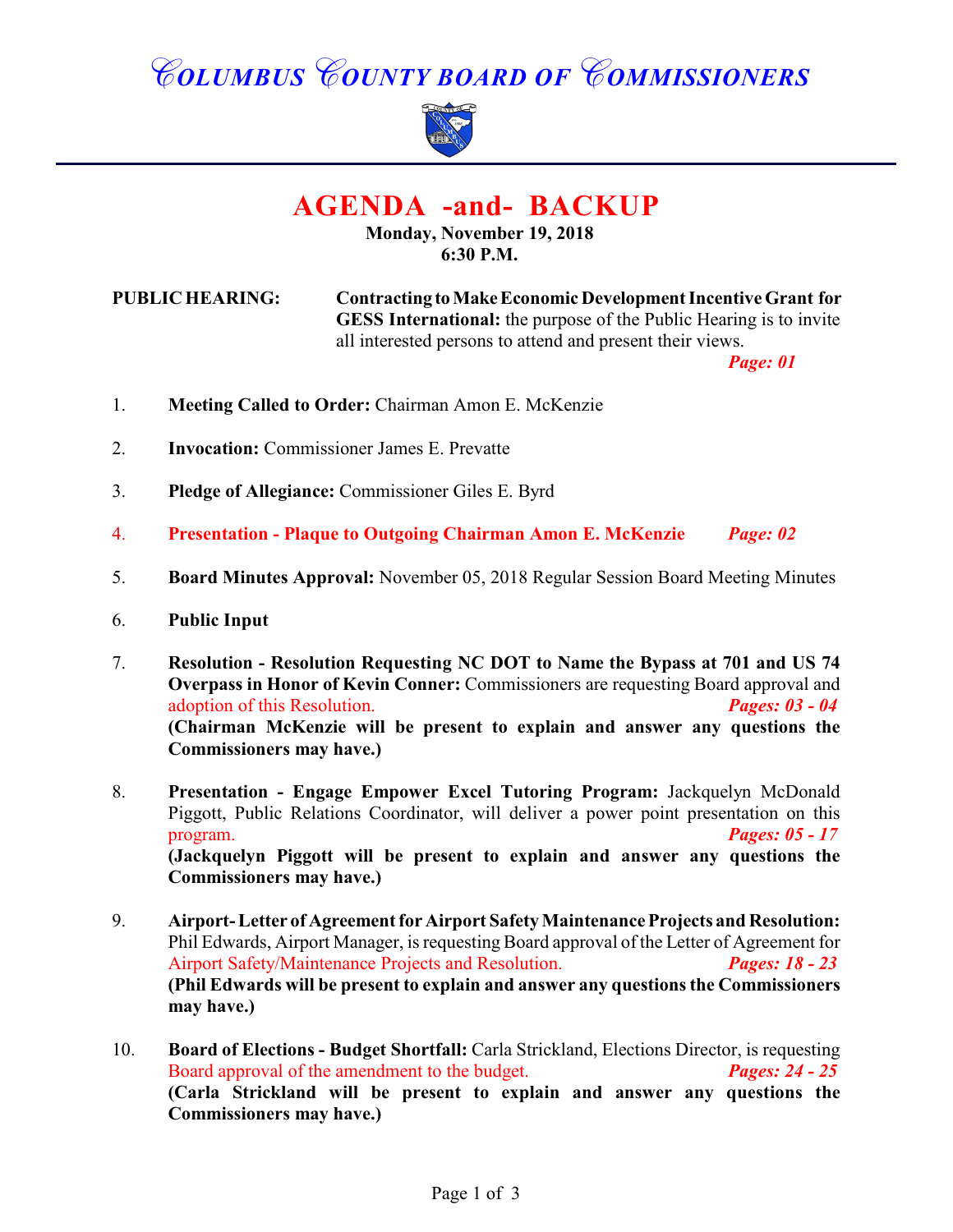- 11. **Economic Development Project GESS Incentive Grant:** Gary Lanier, Economic Development Director, is requesting Board approval. *Pages: 26 - 27* **(Gary Lanier will be present to explain and answer any questions the Commissioners may have.)**
- 12. **Planning Establishment of Public Hearing for December 03, 2018, at 9:00 A.M., on Proposed Amendment to Columbus County Land Use Regulation Ordinance:** Samantha Alsup, Planning Director, is requesting the Board to establish December 03, 2018, at 9:00 A.M., as a Public Hearing date. *Page: 28* **(Samantha Alsup, Planning Director, will be present to explain and answer any questions the Commissioners may have.)**
- 13. **Public Transportation Departmental Update:** Joy Jacobs, Public Transportation Director, will deliver a departmental update. *Pages: 29 - 32* **(Joy Jacobs will be present to deliver update and answer any questions the Commissioners may have.)**
- 14. **Social Services Monthly Departmental Update:** Algernon McKenzie Social Services Director, will deliver the Monthly Departmental Update. *Pages: 33 - 39* **(Algernon McKenzie will be present to deliver update and answer any questions the Commissioners may have.)**
- 15. **Essential Single Family Rehabilitation Loan Pool Disaster Recovery 2017 Amended Grant Project Ordinance:** Michael H. Stephens, County Manager, is requesting Board approval. *Pages: 40 - 41* **(Michael Stephens will be present to explain and answer any questions the Commissioners may have.)**
- 16. **Governing Body Approval of Bronze Plaque in the Courthouse in Memory of Fallen Law Enforcement Officers:** Commissioner Bullard is requesting Board approval of a bronze plaque to be placed in the courthouse in memory of fallen law enforcement officers.

*Page: 42*

**(Commissioner Bullard will be present to explain and answer any questions the Commissioners may have.)**

17. **Administration - Early Distribution of Payroll Checks and Christmas Bonuses, and Increase in Christmas Bonuses:** Michael Stephens, County Manager, is requesting Board approval of the distribution of payroll checks and Christmas bonuses on December 21, 2018, and increase in Christmas bonuses. *Page: 43* **(Michael Stephens will be present to explain and answer any questions the Commissioners may have.)**

#### **RECESS REGULAR SESSION and enter into COMBINATION MEETING of COLUMBUS COUNTY WATER and SEWER DISTRICTS I, II, III, IV and V BOARD MEETING**

18. **Columbus County Water and Sewer Districts I, II, III, IV and V - Approval of Board Meeting Minutes:**

November 05, 2018 **Combination Meeting** of Columbus County Water and Sewer Districts I, II, III, IV and V Board Meeting **(5 sets)**